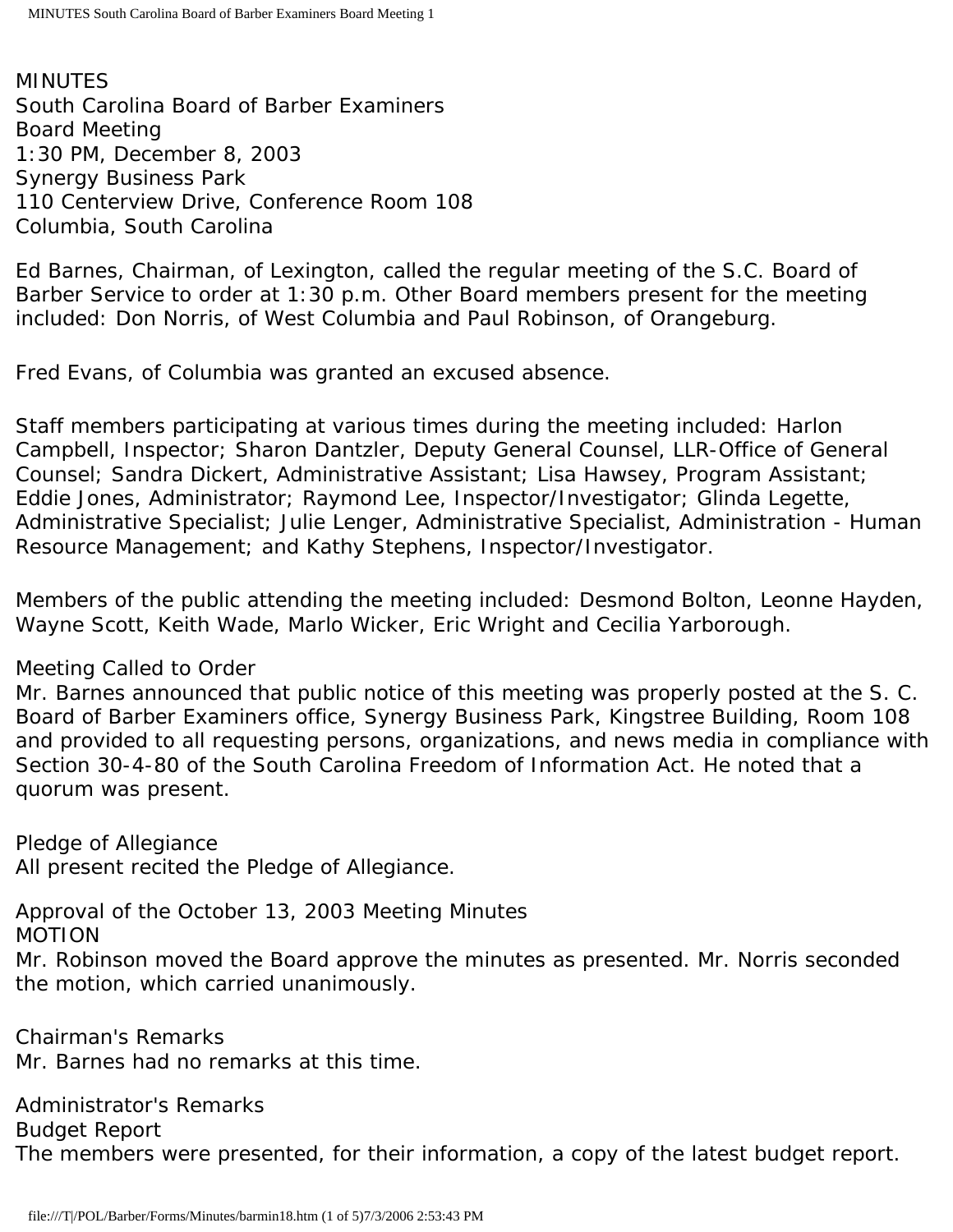This report included information from July 1, 2003 through December 8, 2003. (This report is herewith attached and becomes a permanent part of the record retained at the Board's office.)

Exam Results for October 2003 and November 2003 The members were presented, for their information, the exam results for October 2003 and November 2003.

Advisory Opinions, If Needed, Office of General Counsel There were no advisory opinions given during the December 8, 2003 meeting.

Legislative Update, If Needed, Legislative Liaison Office There was no legislative update given during the December 8, 2003 meeting.

Unfinished Business There was no unfinished business to be discussed during the December 8, 2003 meeting.

New Business

- 1. Approval of Reciprocity Application
- a. Cecilia Yarborough

Ms. Hawsey stated the Board has received an application for licensure by reciprocity from Cecilia Yarborough. Ms. Yarborough is a native of Bogata, South America and speaks English and Spanish. She has completed high school and has received three years of training in cosmetology and barbering, however, there is no licensure requirement in Bogata.

Cecilia Yarborough appeared before the Board at this time. Julie Lenger acted as interpreter for the Board.

Ms. Yarborough stated although there is no licensure requirement for barbers and cosmetologists in Bogata, however, individuals must still pass an examination prior to practicing. She went on to say that she has been trained as a cosmetologist and as a barber; however, the difference in Bogata is that cosmetologists are allowed to give massages and perform permanent makeup. She further stated she owned her own shop in Bogata for 25 years. She does not yet have a shop where she can work since she is not yet licensed.

Ms. Dantzler stated that Ms. Yarborough's letter of October 21, 2003 indicates she has been out of the business for the past four years. Ms. Yarborough replied she has not been in the practice of barbering for the past three years. Ms. Dantzler stated Ms. Yarborough's application would not come under the reciprocity provision, however, it may come under Section 40-7-230 which indicates a certificate of registration may be issued to an individual who is 17 years old, passed the physical examination, and has submitted proof of practice under the supervision of a barber, and has passed the written and practical examinations. She indicated the Board would require Ms. Yarborough take the written and practical examinations. Ms. Yarborough agreed to take both exams.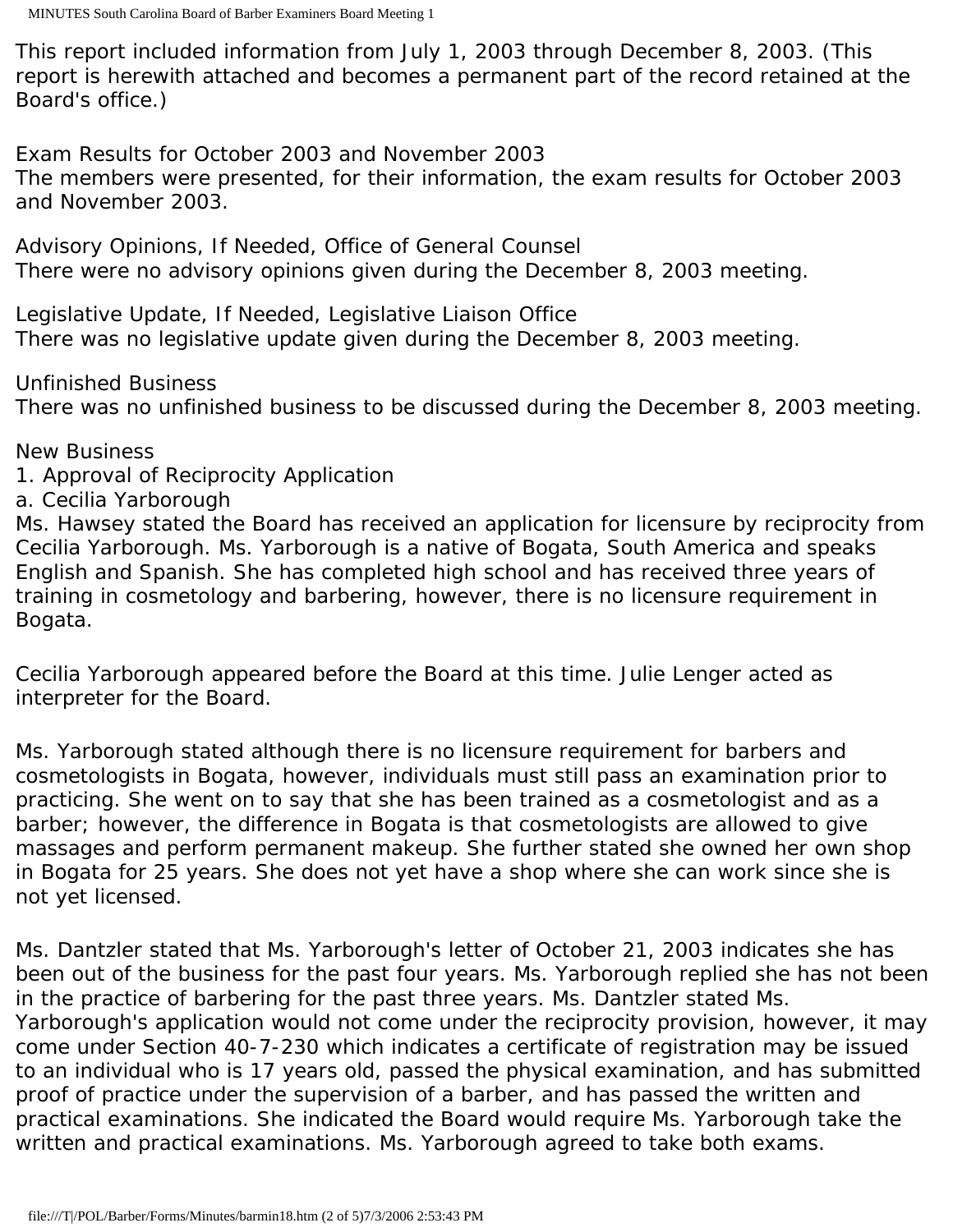#### MOTION

Mr. Robinson made a motion, seconded by Mr. Norris and unanimously carried, that the Board accept Ms. Yarborough's qualifications from Bogata, South America to sit for the exams, written and practical (to be given in Spanish), for a Master Hair Care license.

# 2. Approval of Registered Barber Application

#### a. Wayne Dennis Scott

Wayne Dennis Scott has submitted an application to take the registered Barber Apprentice examination. Mr. Scott answered 'yes' to the question asking, 'Currently, or within the last five years, have you been arrested, indicted, convicted, pled guilty, or pled nolo contendere for violation of any federal, state or local law (other than a minor traffic violation)?' Mr. Scott was arrested and convicted for conspiracy to commit armed robbery in February 1996.

Wayne Dennis Scott appeared before the Board at this time.

Mr. Scott stated he had completed all of his hours and was arrested and convicted while waiting to sit for the exam. He indicated he had acted as a look out and did not participate in the actual robbery. He further stated he received a 15-year sentence, of which he served seven years. He continued to study and cut hair while he was incarcerated. He was released from prison three months ago and will be serving one and one-half years of probation. He indicated he had a minor charge (possession of marijuana) in Pennsylvania in 1993.

## MOTION

Mr. Robinson made a motion, seconded by Mr. Norris and unanimously carried, the Board allow Wayne Scott to take the exam and upon successful completion grant a license with a one year probation, and that at the end of that year he provide the Board with a SLED criminal history report at his own expense.

3. Approval of Third Student Permit

a. Eric Wright

Eric Michael Wright appeared before the Board at this time.

Mr. Wright is requesting the Board's approval for a third student permit to continue training as a barber. His first permit was issued in October 2001 and he trained until July 2002 after which he took a leave of absence for financial reasons. His second permit was issued in June 2003 and he began attending a second barber school in September 2003. Mr. Wright stated the first barber school would not provide him with a transcript until he had paid the tuition in full. He further stated he has to obtain another 200 hours of training.

## MOTION

Mr. Robinson made a motion, seconded by Mr. Norris and unanimously carried, that Mr. Wright given a third student permit.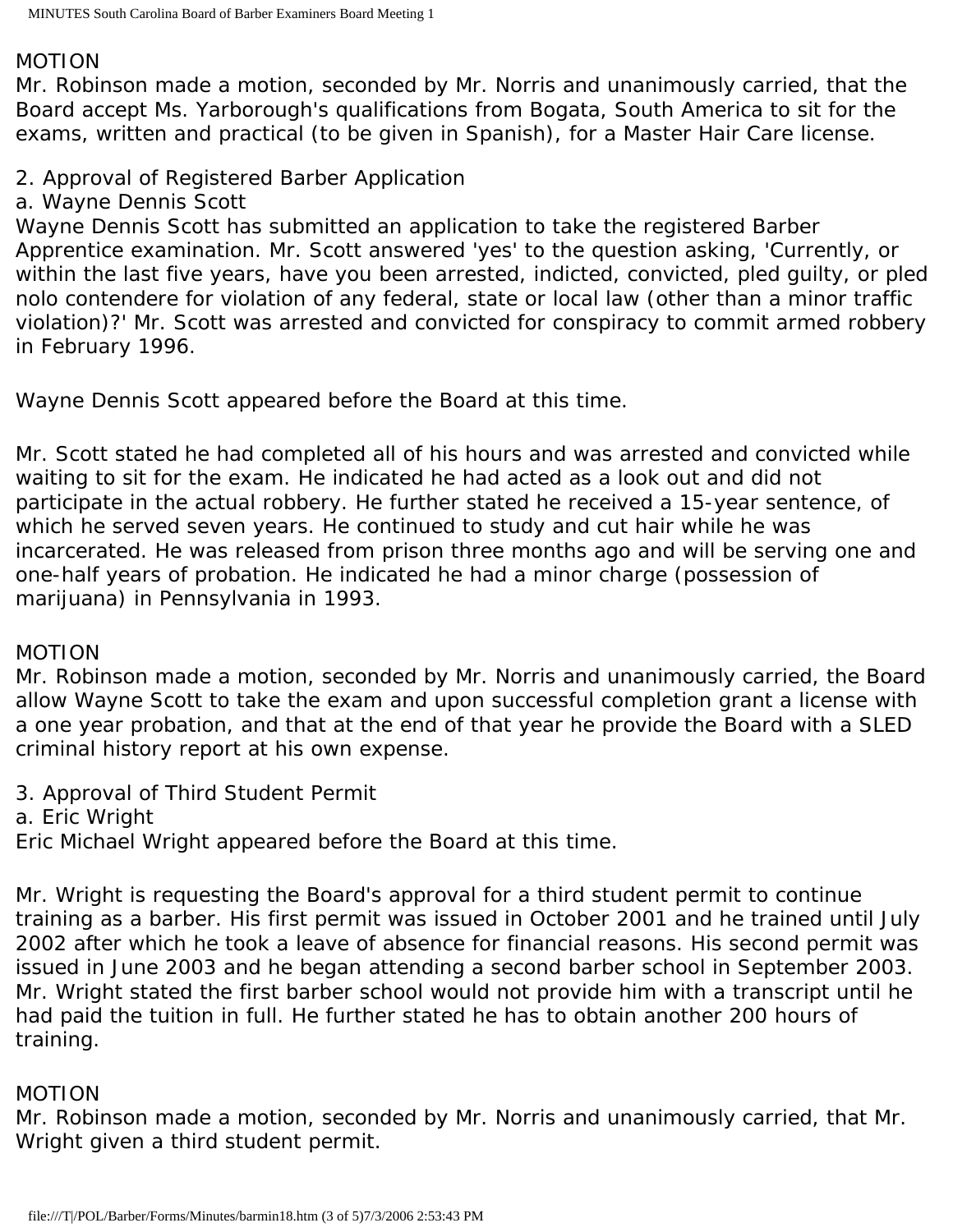#### b. Desmond Bolton

Desmond Bolton appeared before the Board at this time.

Mr. Bolton began his training at Wood's Barber College, which moved from Two Notch Road to Broad River Road. He further stated the school then closed the Broad River Road location and opened a shop in West Columbia without notice and took one month to open. He feels he is not receiving the assistance he needed and is losing time and money. He has completed 1,136 and will be going into OJT to complete his training. He indicated they informed him that since the school was now a barbershop he would need to complete 1,950 hours instead of the 1,500 hours. He continued by saying he is lacking 784 hours.

## MOTION

Mr. Robinson moved Mr. Bolton receive a third student permit. The motion was seconded by Mr. Norris and unanimously carried.

4. Approval of Request for Oral Exam without Written Notice from Physician

a. Leonne Hayden

Ms. Dantzler stated staff conducts oral examinations or an extension of time at the staff level when a professional has indicated this is a recommended avenue. She further stated Mr. Hayden has not provided staff with this documentation and is now appearing before the Board to give an oral presentation on why he should be granted this request.

Leonne Hayden appeared before the Board at this time.

Mr. Hayden stated he has taken the exam on three occasions and has not yet passed it. He indicated he made a 64 on the last attempt, which is approximately seven points higher than the previous attempt. He further stated that someone had suggested he attempt to obtain the documentation to take an oral examination. He continued by saying he visited a physician (Gardens Health Center) on December 4, 2003 who indicated she was not equipped to complete the form. He then contacted a representative with Vocational Rehabilitation who indicated the agency could not assist him without a claim. He said he has scheduled an appointment with a physician at 4:30 p.m. today. He indicated he completed high school.

Ms. Dantzler stated if Mr. Hayden can read and comprehend with no problems, he would not be able to find a professional who will certify he needs special accommodations to take the exam.

Mr. Robinson suggested Mr. Hayden obtain extra assistance from his OJT instructor.

## MOTION

Mr. Robinson moved the Board deny Mr. Hayden the privilege of taking the oral exam. Mr. Norris seconded the motion, which carried unanimously.